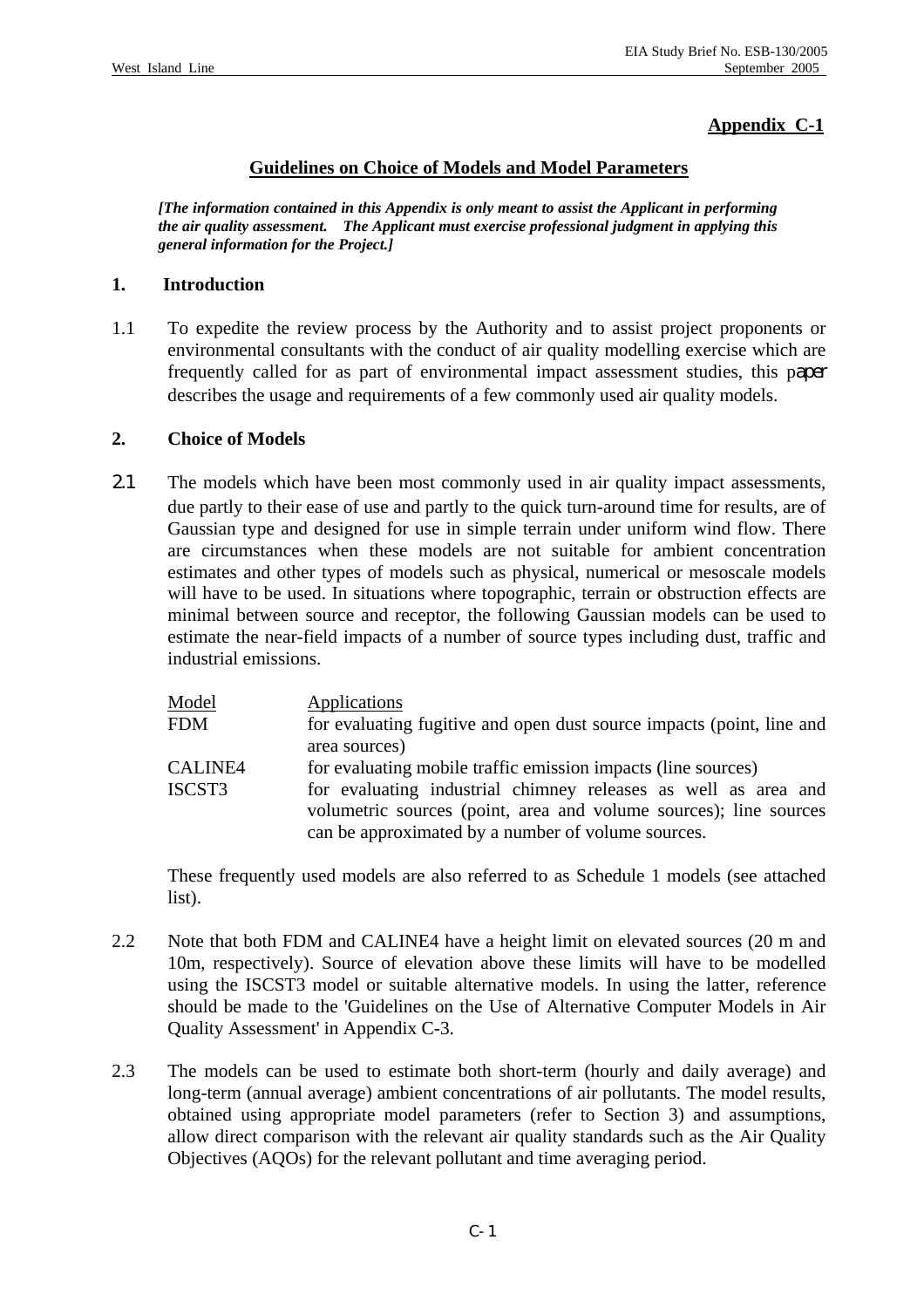## **3. Model Input Requirements**

#### 3.1 Meteorological Data

- 3.1.1 At least 1 year of recent meteorological data (including wind speed, wind direction, stability class, ambient temperature and mixing height) from a weather station either closest to or having similar characteristics as the study site should be used to determine the highest short-term (hourly, daily) and long-term (annual) impacts at identified air sensitive receivers in that period. The amount of valid data for the period should be no less than 90 percent.
- 3.1.2 Alternatively, the meteorological conditions as listed below can be used to examine the worst case short-term impacts:

#### Day time:

 stability class D; wind speed 1 m/s (at 10m height); worst-case wind angle; mixing height 500 m

#### Night time:

 stability class F; wind speed 1 m/s (at 10m height); worst case wind angle; mixing height 500 m

 This is a common practice with using the CALINE4 model due to its inability to handle lengthy data set.

- 3.1.3 For situations where, for example, (i) the model (such as CALINE4) does not allow easy handling of one full year of meteorological data; or (ii) model run time is a concern, the followings can be adopted in order to determine the daily and annual average impacts:
	- (i) perform a frequency occurrence analysis of one year of meteorological data to determine the actual wind speed (to the nearest unit of m/s), wind direction (to the nearest  $10^{\circ}$ ) and stability (classes A to F) combinations and their frequency of occurrence;
	- (ii) determine the short term hourly impact under all of the identified wind speed, wind direction and stability combinations; and
	- (iii) apply the frequency data with the short term results to determine the long term (daily / annual) impacts.

 Apart from the above, any alternative approach that will capture the worst possible impact values (both short term and long term) may also be considered.

3.1.4 Note that the anemometer height (relative to a datum same for the sources and receptors) at which wind speed measurements were taken at a selected station should be correctly entered in the model. These measuring positions can vary greatly from station to station and the vertical wind profile employed in the model can be grossly distorted from the real case if incorrect anemometer height is used. This will lead to unreliable concentration estimates.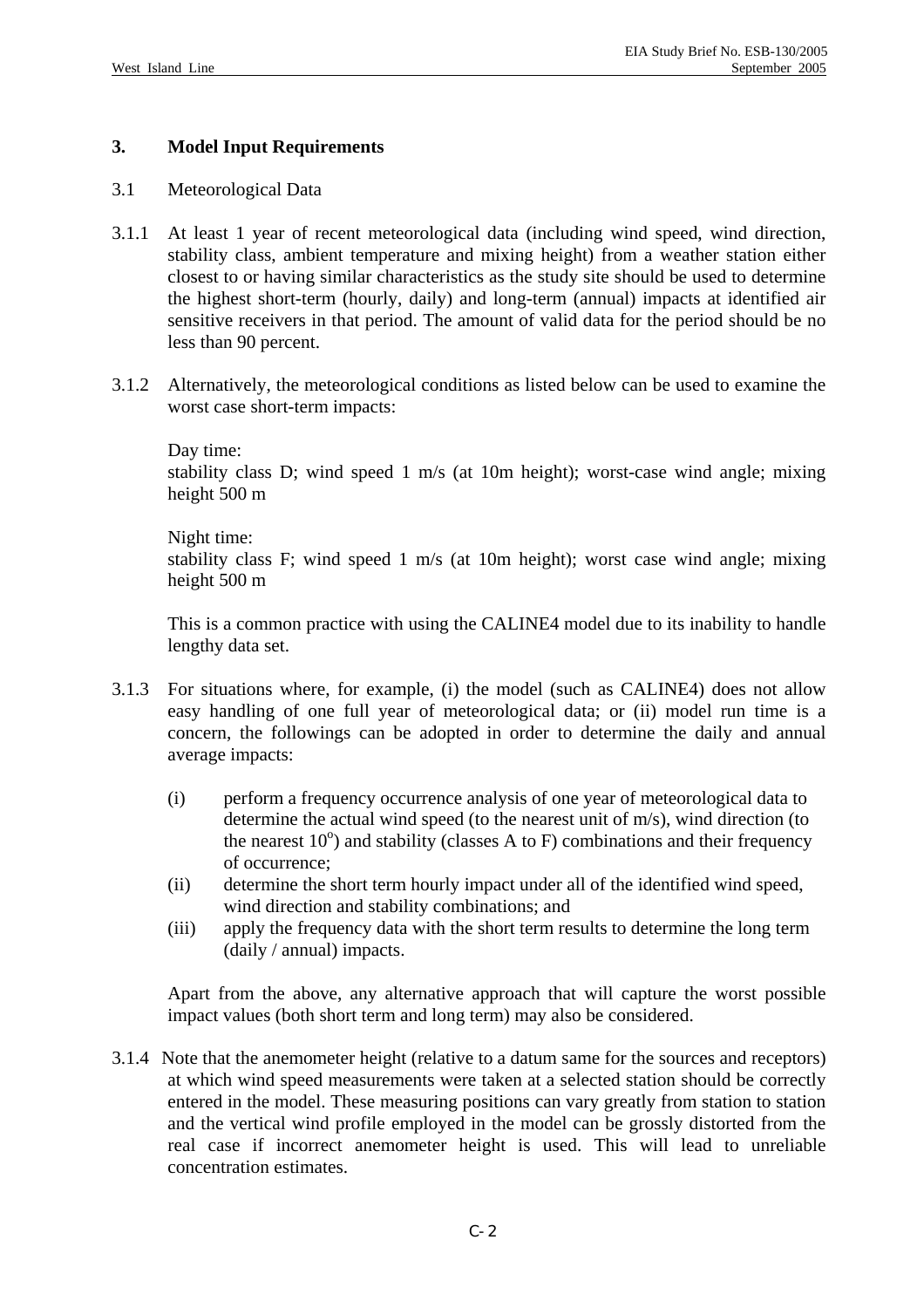3.1.5 An additional parameter, namely, the standard deviation of wind direction, seeds to be provided as input to the CALINE4 model. Typical values of range from  $12^{\circ}$ for rural areas to 24° for highly urbanised areas under 'D' class stability. For semi-rural such as new development areas,  $18^\circ$  is more appropriate under the same stability condition. The following reference can be consulted for typical ranges of standard deviation of wind direction under different stability categories and surface roughness conditions.

Ref.(1): Guideline On Air Quality Models (Revised), EPA-450/2-78-027R, United States Environmental Protection Agency, July 1986.

3.2 Emission Sources

 All the identified sources relevant to a process plant or a study site should be entered in the model and the emission estimated based on emission factors compiled in the AP-42 (Ref. 2) or other suitable references. The relevant sections of AP-42 and any parameters or assumptions used in deriving the emission rates (in units  $g/s$ ,  $g/s/m$  or  $g/s/m<sup>2</sup>$ ) as required by the model should be clearly stated for verification. The physical dimensions, location, release height and any other emission characteristics such as efflux conditions and emission pattern of the sources input to the model should also correspond to site data.

 If the emission of a source varies with wind speed, the wind speed-dependent factor should be entered.

Ref.(2): Compilation of Air Pollutant Emission Factors, AP-42,  $5<sup>th</sup>$  Edition, United States Environmental Protection Agency, January 1995.

3.3 Urban/Rural Classification

 Emission sources may be located in a variety of settings. For modelling purposes these are classed as either rural or urban so as to reflect the enhanced mixing that occurs over urban areas due to the presence of buildings and urban heat effects. The selection of either rural or urban dispersion coefficients in a specific application should follow a land use classification procedure. If the land use types including industrial, commercial and residential uses account for 50% or more of an area within 3 km radius from the source, the site is classified as urban; otherwise, it is classed as rural.

3.4 Surface Roughness Height

 This parameter is closely related to the land use characteristics of a study area and associated with the roughness element height. As a first approximation, the surface roughness can be estimated as 3 to 10 percent of the average height of physical structures. Typical values used for urban and new development areas are 370 cm and 100 cm, respectively.

3.5 Receptors

These include discrete receptors representing all the identified air sensitive receivers at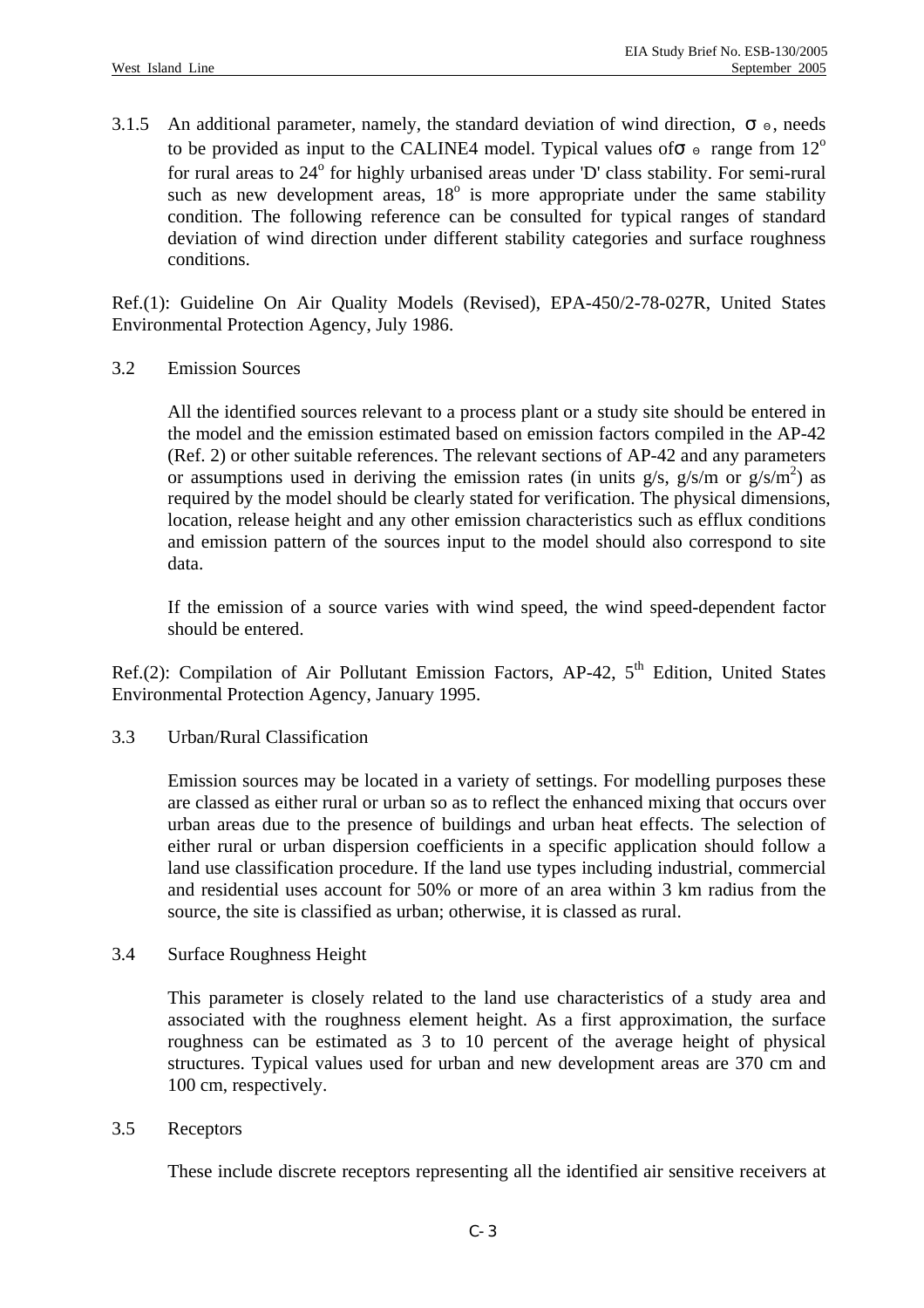their appropriate locations and elevations and any other discrete or grid receptors for supplementary information. A receptor grid, whether Cartesian or Polar, may be used to generate results for contour outputs.

3.6 Particle Size Classes

 In evaluating the impacts of dust-emitting activities, suitable dust size categories relevant to the dust sources concerned with reasonable breakdown in TSP ( $<$  30  $\mu$  m) and RSP ( $< 10 \mu$ m) compositions should be used.

### 3.7  $NO<sub>2</sub>$  to  $NO<sub>x</sub>$  Ratio

The conversion of  $NO<sub>x</sub>$  to  $NO<sub>2</sub>$  is a result of a series of complex photochemical reactions and has implications on the prediction of near field impacts of traffic emissions. Until further data are available, three approaches are currently acceptable in the determination of  $NO<sub>2</sub>$ :

- (a) Ambient Ratio Method (ARM) assuming 20% of  $NO<sub>x</sub>$  to be  $NO<sub>2</sub>$ ; or
- (b) Discrete Parcel Method (DPM, available in the CALINE4 model); or
- (c) Ozone Limiting Method (OLM) assuming the tailpipe  $NO<sub>2</sub>$  emission to be 7.5% of  $NO<sub>x</sub>$  and the background ozone concentration to be in the range of 57 to 68  $\mu$  g/m<sup>3</sup> depending on the land use type (see also the EPD reference paper 'Guidelines on Assessing the 'TOTAL' Air Quality Impacts' in Appendix C-2).

#### 3.8 Odour Impact

 In assessing odour impacts, a much shorter time-averaging period of 5 seconds is required due to the shorter exposure period tolerable by human receptors. Conversion of model computed hourly average results to 5-second values is therefore necessary to enable comparison against recommended standard. The hourly concentration is first converted to 3-minute average value according to a power law relationship which is stability dependent (Ref. 3) and a result of the statistical nature of atmospheric turbulence. Another conversion factor (10 for unstable conditions and 5 for neutral to stable conditions) is then applied to convert the 3-minute average to 5-second average (Ref. 4). In summary, to convert the hourly results to 5-second averages, the following factors can be applied:

| <b>Stability Category</b> | 1-hour to 5-sec Conversion Factor |
|---------------------------|-----------------------------------|
| A & B                     |                                   |
|                           |                                   |
|                           |                                   |
| $E \& F$                  |                                   |

Under 'D' class stability, the 5-second concentration is approximately 10 times the hourly average result. Note, however, that the combined use of such conversion factors together with the ISCST results may not be suitable for assessing the extreme close-up impacts of odour sources.

Ref.(3): Richard A. Duffee, Martha A. O'Brien and Ned Ostojic, 'Odor Modeling – Why and How', Recent Developments and Current Practices in Odor Regulations, Controls and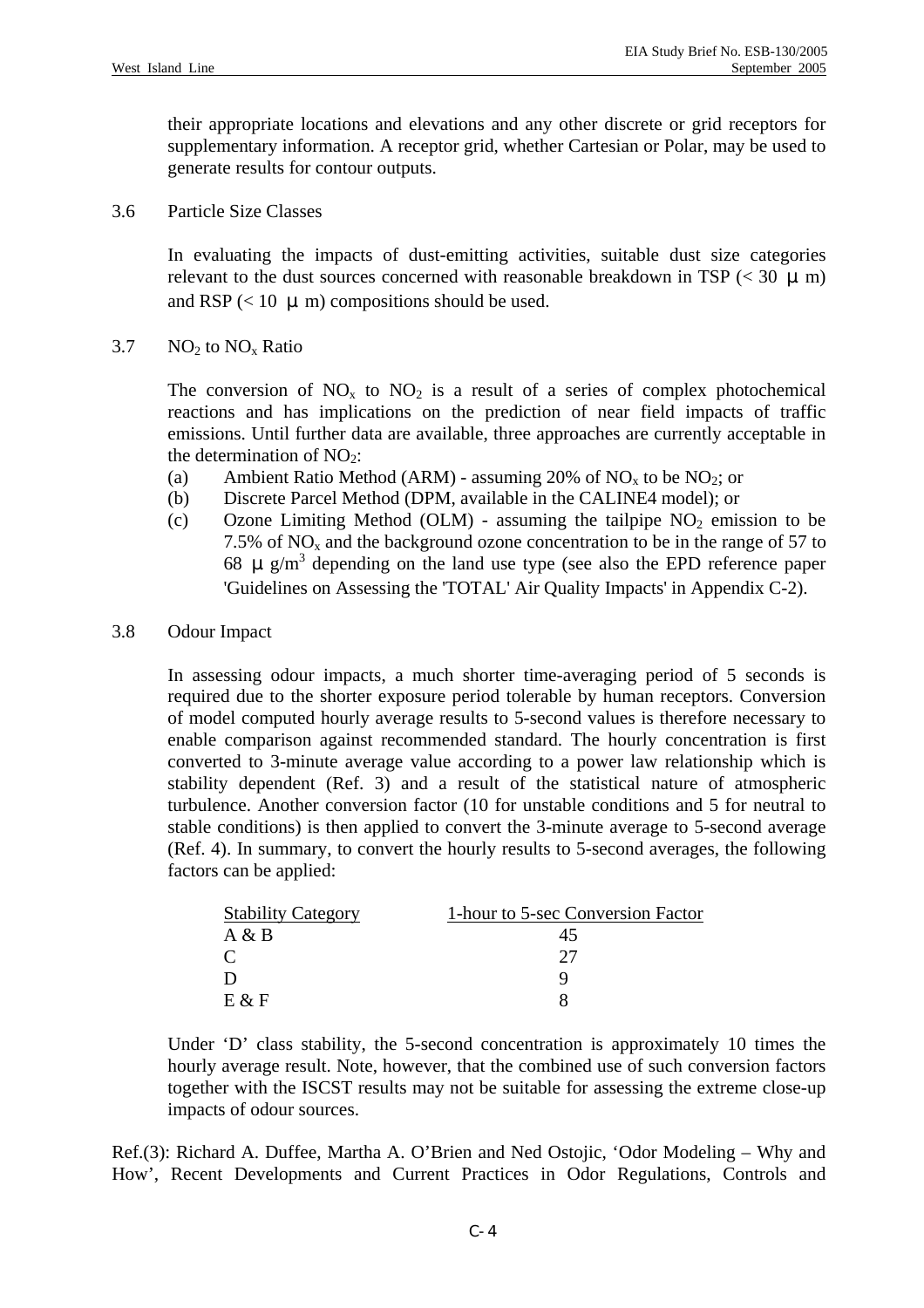Technology, Air & Waste Management Association, 1991.

Ref.(4): A.W.C. Keddie, 'Dispersion of Odours', Odour Control – A Concise Guide, Warren Spring Laboratory, 1980.

## 3.9 Plume Rise Options

 The ISCST3 model provides by default a list of the U.S. regulatory options for concentration calculations. These are all applicable to the Hong Kong situations except for the 'Final Plume Rise' option. As the distance between sources and receptors are generally fairly close, the non-regulatory option of 'Gradual Plume Rise' should be used instead to give more accurate estimate of near-field impacts due to plume emission. However, the 'Final Plume Rise' option may still be used for assessing the impacts of distant sources.

## 3.10 Portal Emissions

 These include traffic emissions from tunnel portals and any other similar openings and are generally modelled as volume sources according to the PIARC 91 (or more up-to-date version) recommendations (Ref. 5, section III.2). For emissions arising from underpasses or any horizontal openings of the like, these are treated as area or point sources depending on the source physical dimensions. In all these situations, the ISCST3 model or more sophisticated models will have to be used instead of the CALINE4 model. In the case of portal emissions with significant horizontal exit velocity which cannot be handled by the ISCST3 model, the impacts may be estimated by the TOP model (Ref. 6) or any other suitable models subject to prior agreement with EPD. The EPD's 'Guidelines on the Use of Alternative Computer Models in Air Quality Assessment' should also be referred to in Appendix C-3.

Ref.(5): XIXth World Road Congress Report, Permanent International Association of Road Congresses (PIARC), 1991.

Ref.(6): N. Ukegunchi, H. Okamoto and Y. Ide "Prediction of vehicular emission pollution around a tunnel mouth", Proceedings 4th International Clean Air Congress, pp. 205-207, Tokyo, 1977.

## 3.10 Background Concentrations

 Background concentrations are required to account for far-field sources which cannot be estimated by the model. These values, to be used in conjunction with model results for assessing the total impacts, should be based on long term average of monitoring data at location representative of the study site. Please make reference to the paper 'Guidelines on Assessing the 'TOTAL' Air Quality Impacts' in Appendix C-2 for further information.

## 3.11 Output

 The highest short-term and long-term averages of pollutant concentrations at prescribed receptor locations are output by the model and to be compared against the relevant air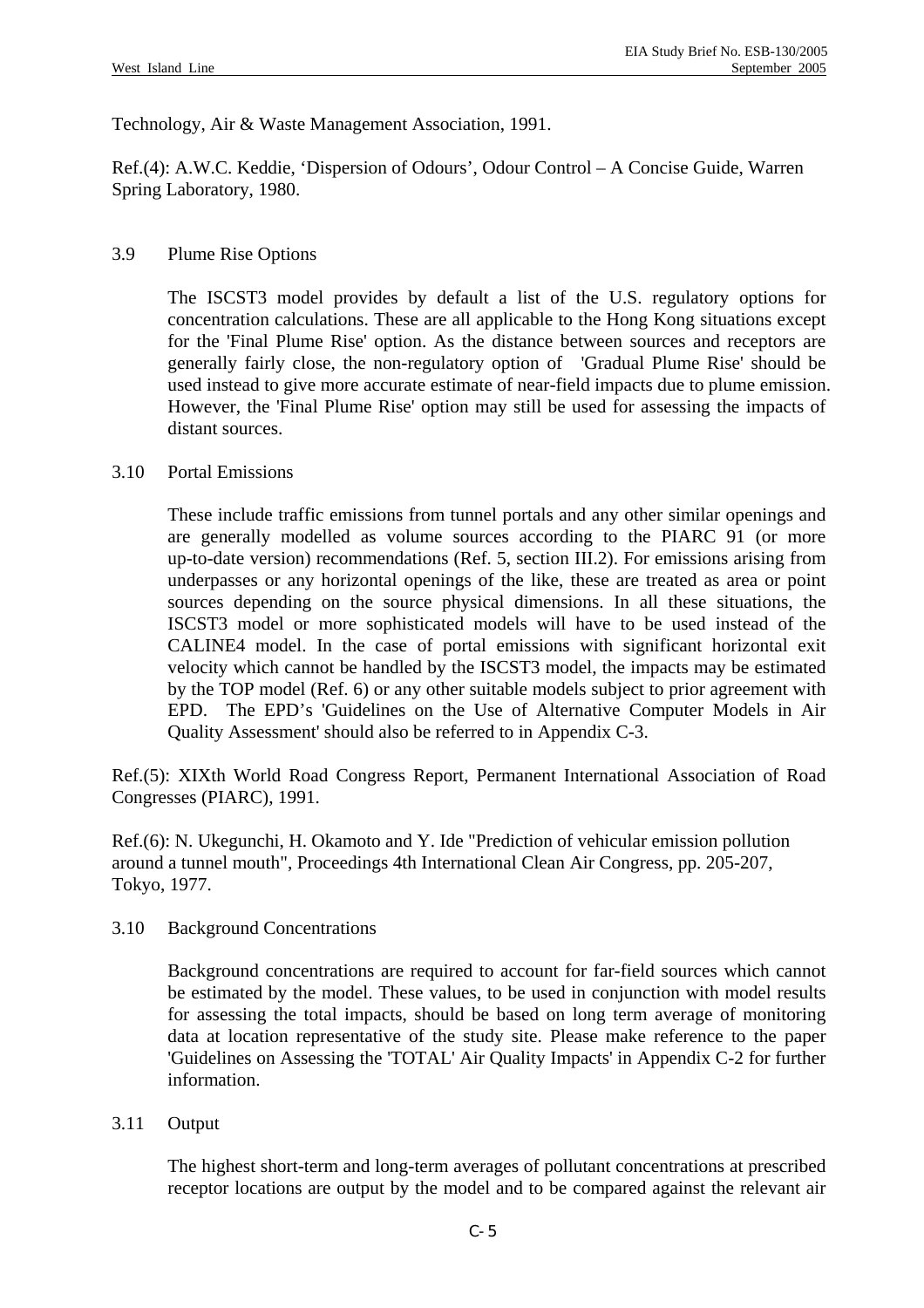quality standards specified for the relevant pollutant. Contours of pollutant concentration are also required for indicating the general impacts of emissions over a study area.

Copies of model files in electronic format should also be provided for EPD's reference.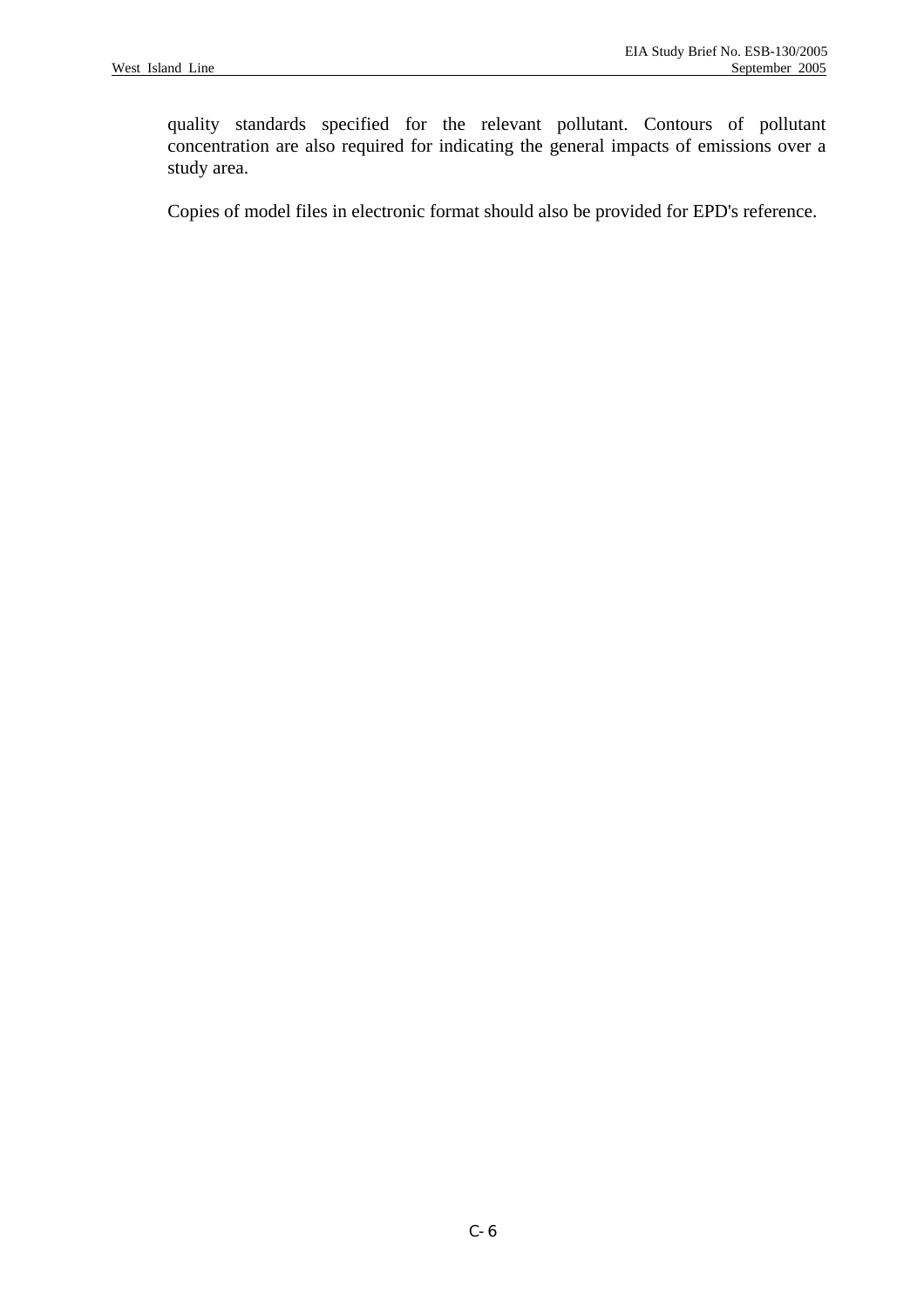## **Schedule 1**

## **Air Quality Models Generally Accepted by Hong Kong Environmental Protection Department for Regulatory Applications as at 1 July 1998\***

**Industrial Source Complex Dispersion Model - Short Term Version 3 (ISCST3)** or the latest version developed by U.S. Environmental Protection Agency

**California Line Source Dispersion Model Version 4 (CALINE4)** or the latest version developed by Department of Transportation, State of California, U.S.A.

**Fugitive Dust Model (FDM)** or the latest version developed by U.S. Environmental Protection Agency

\* EPD is continually reviewing the latest development in air quality models and will update this Schedule accordingly.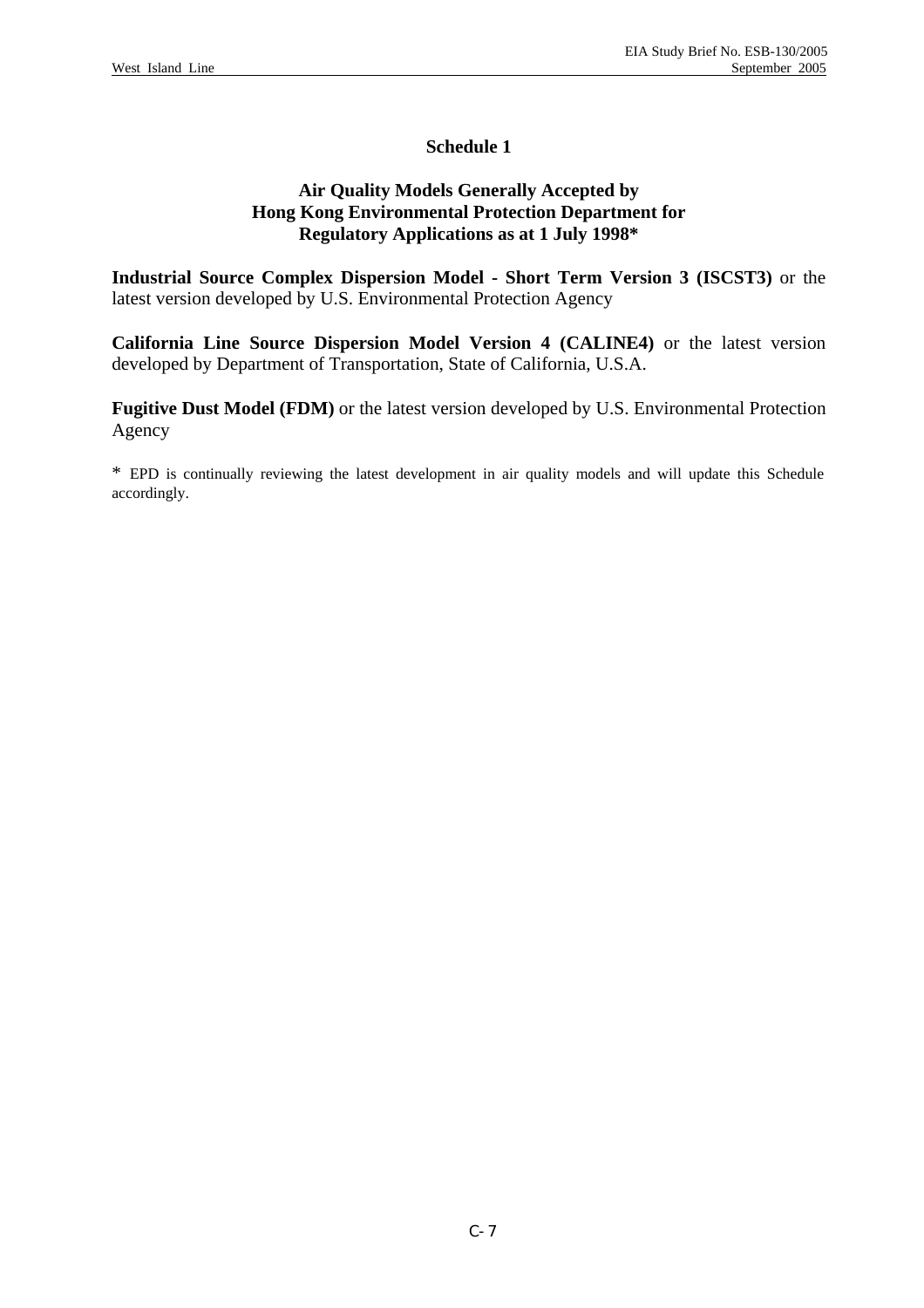# **Appendix C-2**

## **Guidelines on Assessing the 'TOTAL' Air Quality Impacts**

*[The information contained in this Appendix is only meant to assist the Applicant in performing the air quality assessment. The Applicant must exercise professional judgment in applying this general information for the Project.]* 

## **1. Total Impacts - 3 Major Contributions**

1.1 In evaluating the air quality impacts of a proposed project upon air sensitive receivers, contributions from three classes of emission sources depending on their distance from the site should be considered. These are:

| Primary contributions:     | project induced                                 |            |    |     |           |
|----------------------------|-------------------------------------------------|------------|----|-----|-----------|
| Secondary contributions:   | pollutant-emitting                              | activities | in | the | immediate |
|                            | neighbourhood                                   |            |    |     |           |
| Other contributions:       | pollution not accounted for by the previous two |            |    |     |           |
| (Background contributions) |                                                 |            |    |     |           |

#### **2. Nature of Emissions**

#### 2.1 Primary contributions

 In most cases, the project-induced emissions are fairly well defined and quite often (but not necessarily) the major contributor to local air quality impacts. Examples include those due to traffic network, building or road construction projects.

## 2.2 Secondary contributions

 Within the immediate neighbourhood of the project site, there are usually pollutant emitting activities contributing further to local air quality impacts. For most local scale projects, any emission sources in an area within 500m radius of the project site with notable impacts should be identified and included in an air quality assessment to cover the short-range contributions. In the exceptional cases where there is one or more significant sources nearby, the study area may have to be extended or alternative estimation approach employed to ensure these impacts are reasonably accounted for.

## 2.3 Background contributions

 The above two types of emission contributions should account for, to a great extent, the air quality impacts upon local air sensitive receivers, which are often amenable to estimation by the 'Gaussian Dispersion' type of models. However, a background air quality level should be prescribed to indicate the baseline air quality in the region of the project site, which would account for any pollution not covered by the two preceding contributions. The emission sources contributing to the background air quality would be located further afield and not easy to identify. In addition, the transport mechanism by which pollutants are carried over long distances (ranging from 1km up to tens or hundreds of kms) is rather complex and cannot be adequately estimated by the 'Gaussian' type of models.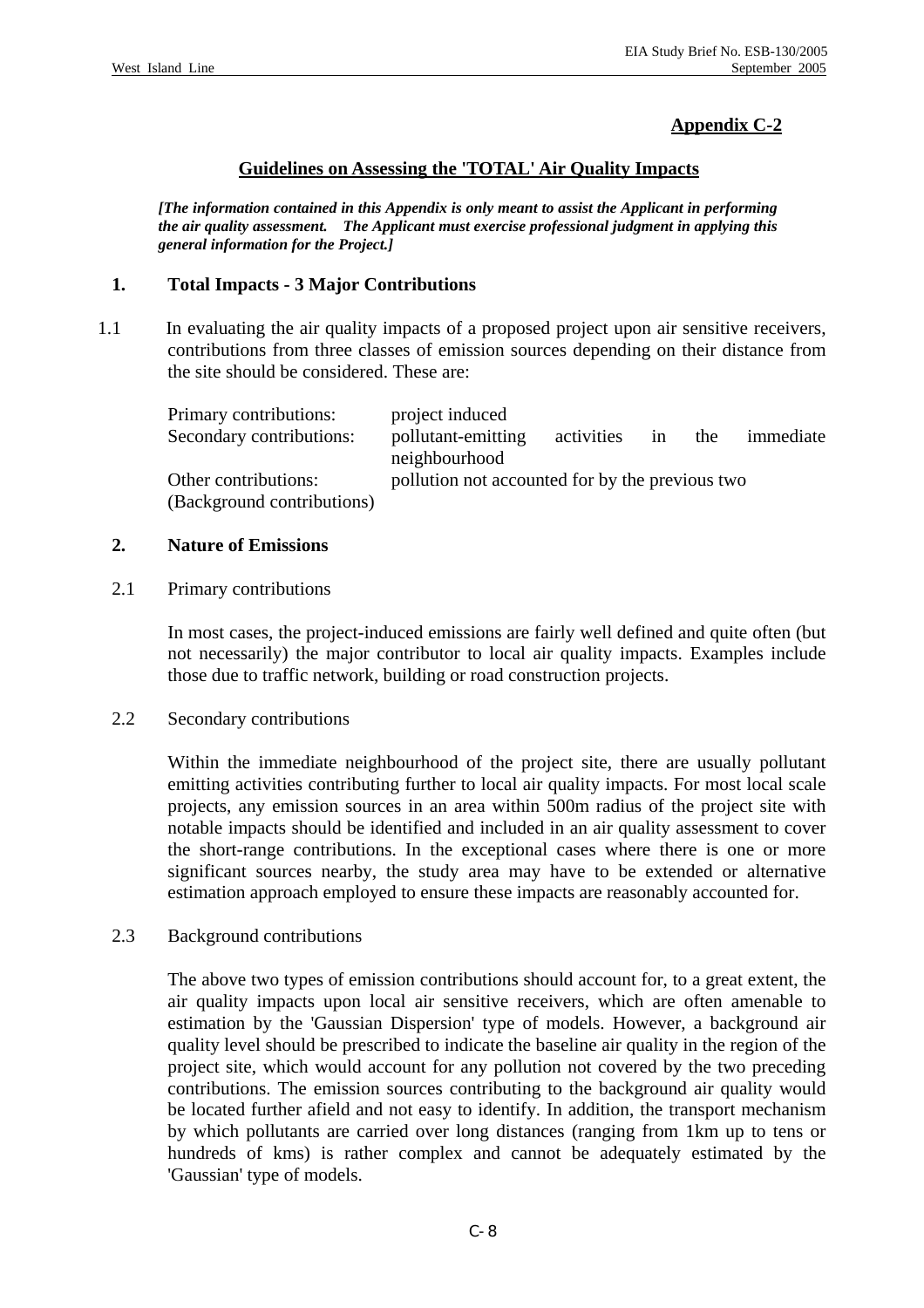## **3. Background Air Quality - Estimation Approach**

## 3.1 The approach

 In view of the difficulties in estimating background air quality using the air quality models currently available, an alternative approach based on monitored data is suggested. The essence of this approach is to adopt the long-term (5-year) averages of the most recent monitored air quality data obtained by EPD. These background data would be reviewed yearly or biennially depending on the availability of the monitored data. The approach is a first attempt to provide a reasonable estimate of the background air quality level for use in conjunction with EIA air quality assessment to address the cumulative impacts upon a locality. This approach may be replaced or supplemented by superior modelling efforts such as that entailed in PATH (Pollutants in the Atmosphere and their Transport over Hong Kong), a comprehensive territory-wide air quality modelling system currently being developed for Hong Kong. Notwithstanding this, the present approach is based on measured data and their long term regional averages; the background values so derived should therefore be indicative of the present background air quality. In the absence of any other meaningful way to estimate a background air quality for the future, this present background estimate should also be applied to future projects as a first attempt at a comprehensive estimate until a better approach is formulated.

## 3.2 Categorisation

 The monitored air quality data, by 'district-averaging' are further divided into three categories, viz, Urban, Industrial and Rural/New Development. The background pollutant concentrations to be adopted for a project site would depend on the geographical constituency to which the site belongs. The categorisation of these constituencies is given in Section 3.4. The monitoring stations suggested for the 'district-averaging'(arithmetic means) to derive averages for the three background air quality categories are listed as follows:

| Urban:                                                                     |                                     | Kwun Tong, Sham Shui Po, Tsim Sha Tsui and<br>Central/Western |  |  |  |  |  |
|----------------------------------------------------------------------------|-------------------------------------|---------------------------------------------------------------|--|--|--|--|--|
| Industrial:                                                                | Kwun Tong, Tsuen Wan and Kwai Chung |                                                               |  |  |  |  |  |
| Rural/New Development: Sha Tin, Tai Po, Junk Bay, Hong Kong South and Yuen | Long                                |                                                               |  |  |  |  |  |

 The averaging would make use of data from the above stations wherever available. The majority of the monitoring stations are located some 20m above ground.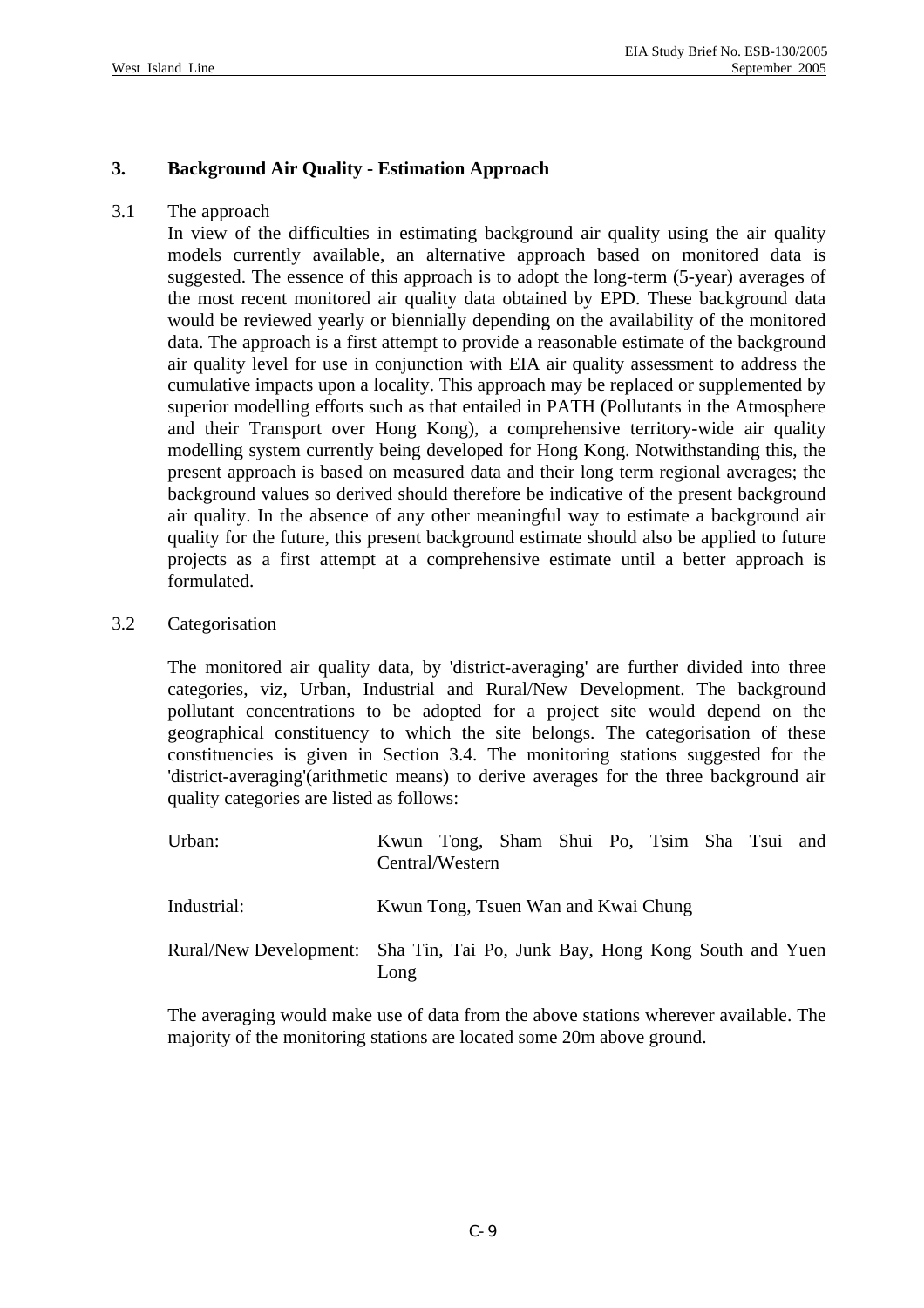## 3.3 Background pollutant values

 Based on the above approach, background values for the 3 categories have been obtained for a few major air pollutants as follows:

| <b>POLLUTANT</b> | <b>URBAN</b> | <b>INDUSTRIAL</b> | <b>RURAL/NEW</b><br><b>DEVELOPMENT</b> |
|------------------|--------------|-------------------|----------------------------------------|
|                  | 59           |                   |                                        |
| $\text{SO}_2$    |              |                   |                                        |
|                  | ∠כ           |                   |                                        |
| TSP              | 98           |                   |                                        |
| <b>RSP</b>       | 5C           |                   |                                        |

 All units are in micrograms per cubic metre. The above values are derived from 1992 to 1996 annual averages with the exception of ozone which represent annual average of daily hourly maximum values for year 1996.

 In cases where suitable air quality monitoring data representative of the study site such as those obtained from a nearby monitoring station or on-site sampling are not available for the prescription of background air pollution levels, the above tabulated values can be adopted instead. Strictly speaking, the suggested values are only appropriate for long term assessment. However, as an interim measure and until a better approach is formulated, the same values can also be used for short term assessment. This implies that the short term background values will be somewhat under-estimated, which compensates for the fact that some of the monitoring data are inherently influenced by secondary sources because of the monitoring station location.

 Indeed, if good quality on-site sampling data which cover at least one year period are available, these can be used to derive both the long term (annual) and short term (daily / hourly) background values, the latter are usually applied on an hour to hour, day to day basis.

## 3.4 Site categories

The categories to which the 19 geographical constituencies belong are listed as follows:

| <b>DISTRICT</b>     | <b>AIR QUALITY</b>      |  |  |
|---------------------|-------------------------|--|--|
|                     | <b>CATEGORY</b>         |  |  |
| <b>Islands</b>      | Rural / New Development |  |  |
| Southern            | Rural / New Development |  |  |
| Eastern             | Urban                   |  |  |
| Wan Chai            | Urban                   |  |  |
| Central & Western   | Urban                   |  |  |
| Sai Kung            | Rural / New Development |  |  |
| <b>Kwun</b> Tong    | Industrial              |  |  |
| Wong Tai Sin        | Urban                   |  |  |
| <b>Kowloon City</b> | Urban                   |  |  |
| Yau Tsim            | Urban                   |  |  |
| Mong Kok            | Urban                   |  |  |
| Sham Shui Po        | Urban                   |  |  |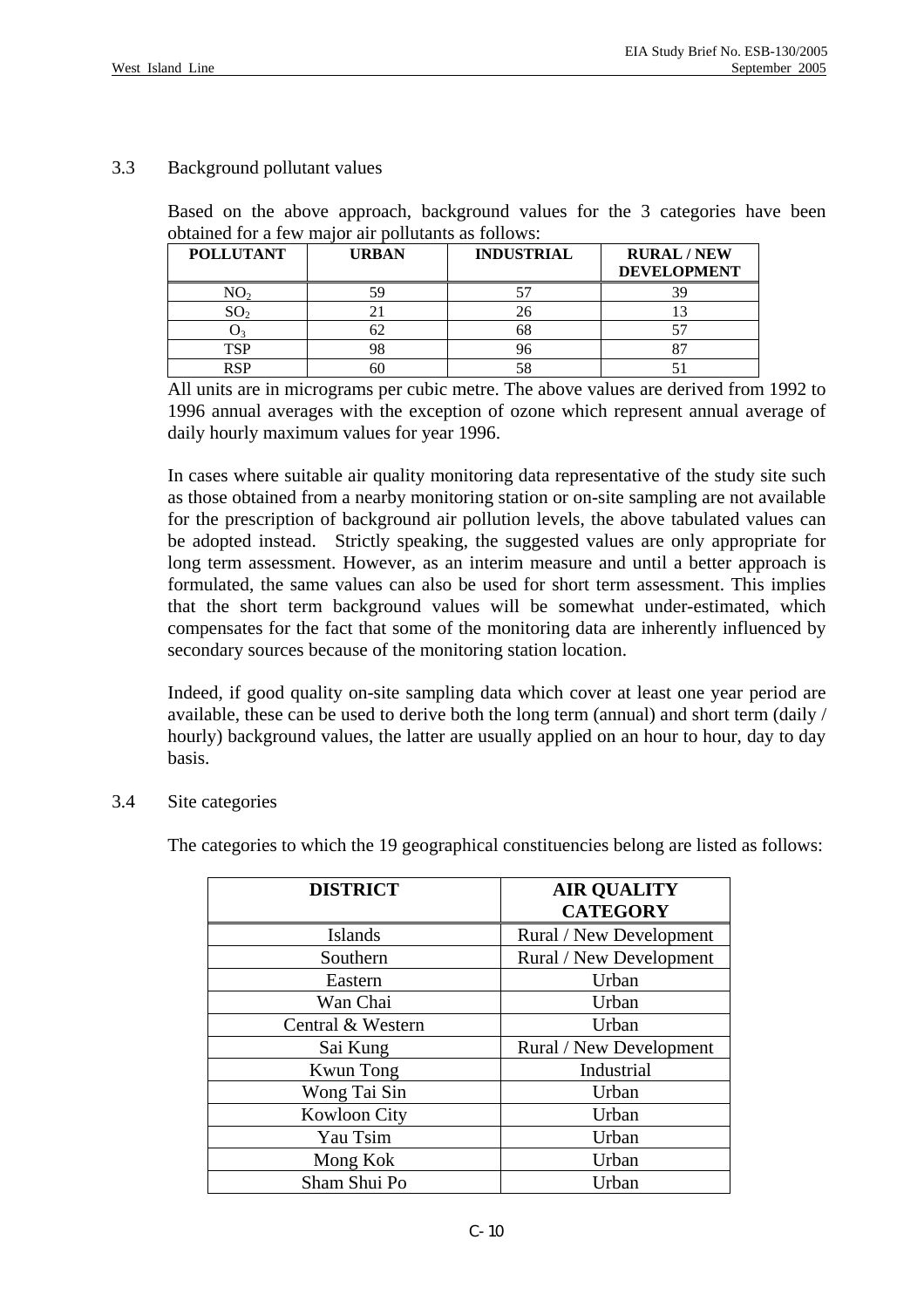| Kwai Tsing | Industrial              |
|------------|-------------------------|
| Sha Tin    | Rural / New Development |
| Tsuen Wan  | Industrial              |
| Tuen Mun   | Rural / New Development |
| Tai Po     | Rural / New Development |
| Yuen Long  | Rural / New Development |
| Northern   | Rural / New Development |

## 3.5 Provisions for 'double-counting'

 The current approach is, by no means, a rigorous treatment of background air quality but aims to provide an as-realistic-as-possible approximation based on limited field data. 'Double-counting' of 'secondary contributions' may be apparent through the use of such 'monitoring-based' background data as some of the monitoring stations are of close proximity to existing emission sources. 'Primary contributions' due to a proposed project (which is yet to be realized) will not be double-counted by such an approach. In order to avoid over-estimation of background pollutant concentrations, an adjustment to the values given in Section 3.3 is possible and optional by multiplying the following factor:

## $(1.0 - E_{\text{Secondary contributions}}/E_{\text{Territory}})$

where E stands for emission.

 The significance of this factor is to eliminate the fractional contribution to background pollutant level of emissions due to 'secondary contributions' out of those from the entire territory. In most cases, this fractional contribution to background pollutant levels by the secondary contributions is minimal.

## **4. Conclusions**

4.1 The above described approach to estimating the total air quality impacts of a proposed project, in particular the background pollutant concentrations for air quality assessment, should be adopted with immediate effect. Use of short term monitoring data to prescribe the background concentrations is no longer acceptable.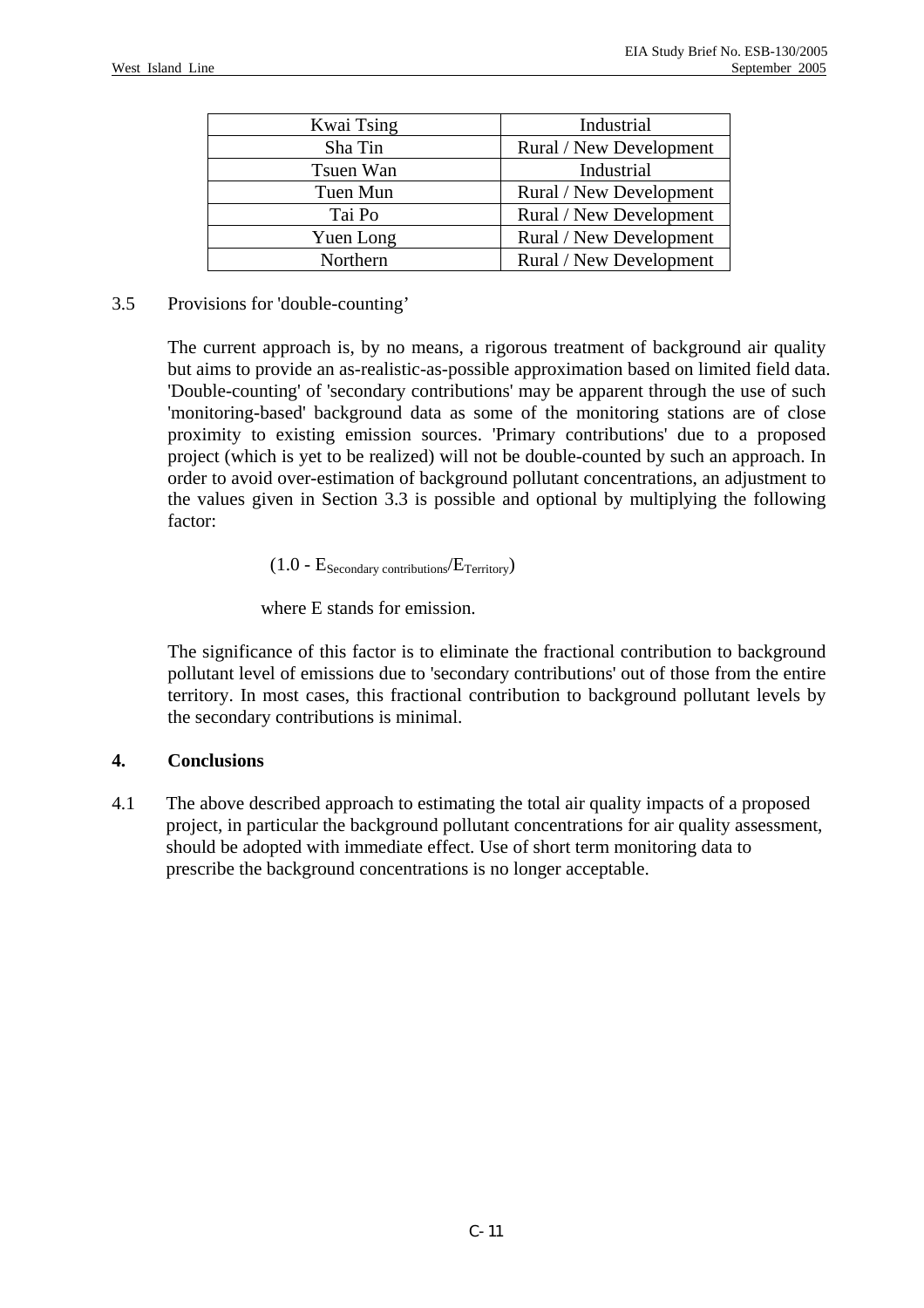# **Appendix C-3**

## **Guidelines on the Use of Alternative Computer Models in Air Quality Assessment**

*[The information contained in this Appendix is only meant to assist the Applicant in performing the air quality assessment. The Applicant must exercise professional judgment in applying this general information for the Project.]* 

## **1. Background**

- 1.1 In Hong Kong, a number of Gaussian plume models are commonly employed in regulatory applications such as application for specified process licences and environmental impact assessments (EIAs). These frequently used models (as listed in Schedule 1 attached; hereafter referred to as Schedule 1 models) have no regulatory status but form the basic set of tools for local-scale air quality assessment in Hong Kong.
- 1.2 However, no single model is sufficient to cover all situations encountered in regulatory applications. In order to ensure that the best model available is used for each regulatory application and that a model is not arbitrarily applied, the project proponent (and/or its environmental consultants) should assess the capabilities of various models available and adopt one that is most suitable for the project concerned.
- 1.3 Examples of situations where the use of an alternative model is warranted include:
	- (i) the complexity of the situation to be modelled far exceeds the capability of the Schedule 1 models; and
	- (ii) the performance of an alternative model is comparable or better than the Schedule 1 models.
- 1.4 This paper outlines the demonstration / submission required in order to support the use of an alternative air quality model for regulatory applications for Hong Kong.

## **2. Required Demonstration / Submission**

- 2.1 Any model that is proposed for air quality applications and not listed amongst the Schedule 1 models will be considered by EPD on a case-by-case basis. In such cases, the proponent will have to provide the followings for EPD's review:
	- (i) Technical details of the proposed model; and
	- (ii) Performance evaluation of the proposed model

 Based on the above information, EPD will determine the acceptability of the proposed model for a specific or general applications. The onus of providing adequate supporting materials rests entirely with the proponent.

2.2 To provide technical details of the proposed model, the proponent should submit documents containing at least the following information: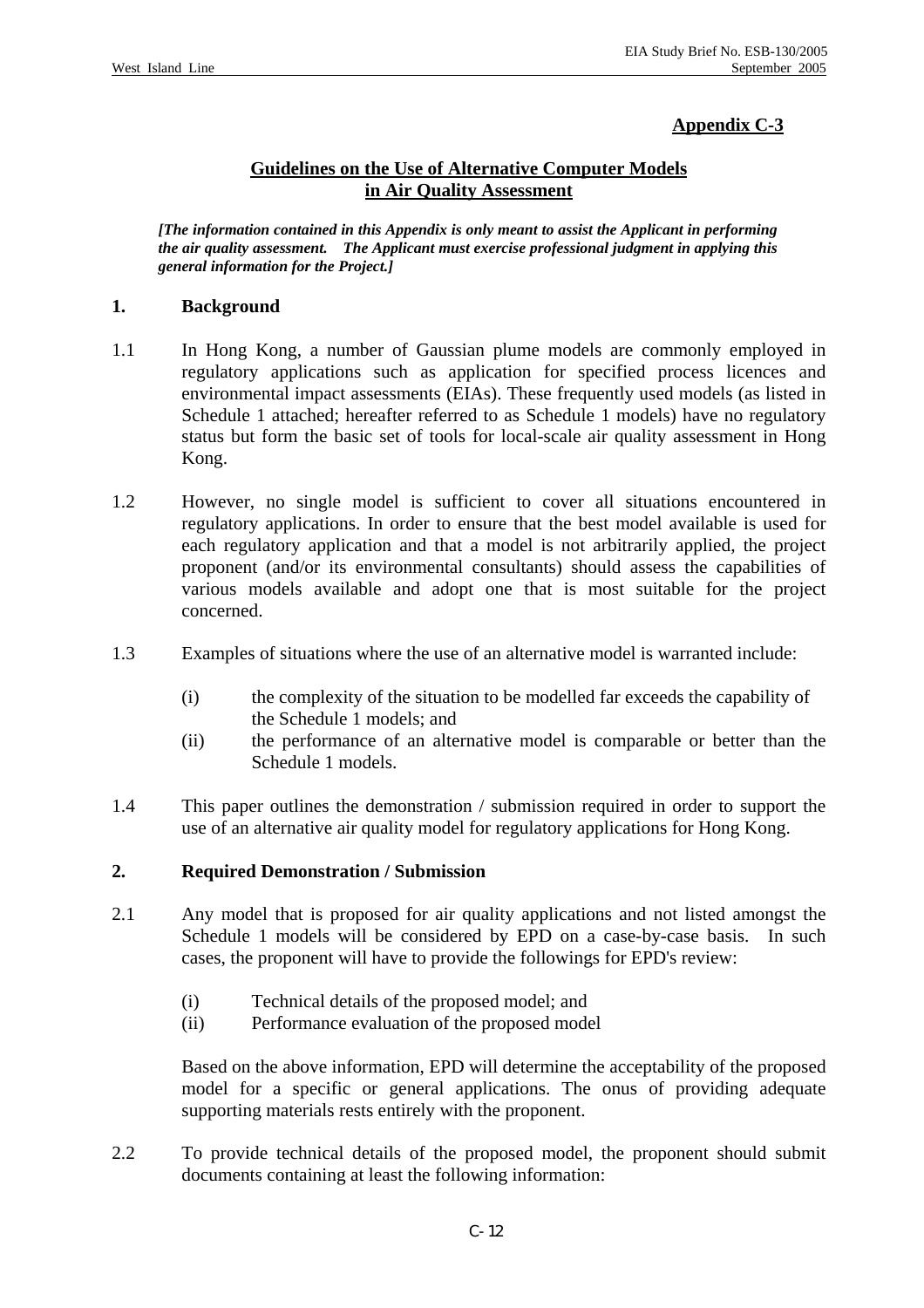- (i) mathematical formulation and data requirements of the model;
- (ii) any previous performance evaluation of the model; and
- (iii) a complete set of model input and output file(s) in commonly used electronic format.
- 2.3 On performance evaluation, the required approach and extent of demonstration varies depending on whether a Schedule 1 model is already available and suitable in simulating the situation under consideration. In cases where no Schedule 1 model is found applicable, the proponent must demonstrate that the proposed model passes the screening test as set out in USEPA Document "Protocol for Determining the Best Performing Model" (Ref. 1).
- 2.4 For cases where a Schedule 1 model is applicable to the project under consideration but an alternative model is proposed for use instead, the proponent must demonstrate either that
	- (i) the highest and second highest concentrations predicted by the proposed model are within 2 percent of the estimates obtained from an applicable Schedule 1 model (with appropriate options chosen) for all receptors for the project under consideration; or
	- (ii) the proposed model has superior performance against an applicable Schedule 1 model based on the evaluation procedure set out in USEPA Document "Protocol for Determining the Best Performing Model" (Ref. 1).
- 2.5 Should EPD find the information on technical details alone sufficient to indicate the acceptability of the proposed model, information on further performance evaluation as specified in Sections 2.3 and 2.4 above would not be necessary.
- 2.6 If the proposed model is an older version of one of the Schedule 1 models or was previously included in Schedule 1, the technical documents mentioned in Section 2.2 are normally not required. However, a performance demonstration of equivalence as stated in Section 2.4 (i) would become necessary.
- 2.7 If EPD is already in possession of some of the documents that describe the technical details of the proposed model, submission of the same by the proponent is not necessary. The proponent may check with EPD to avoid sending in duplicate information.

------------------------------------------------------------------------------------------------------------------ --